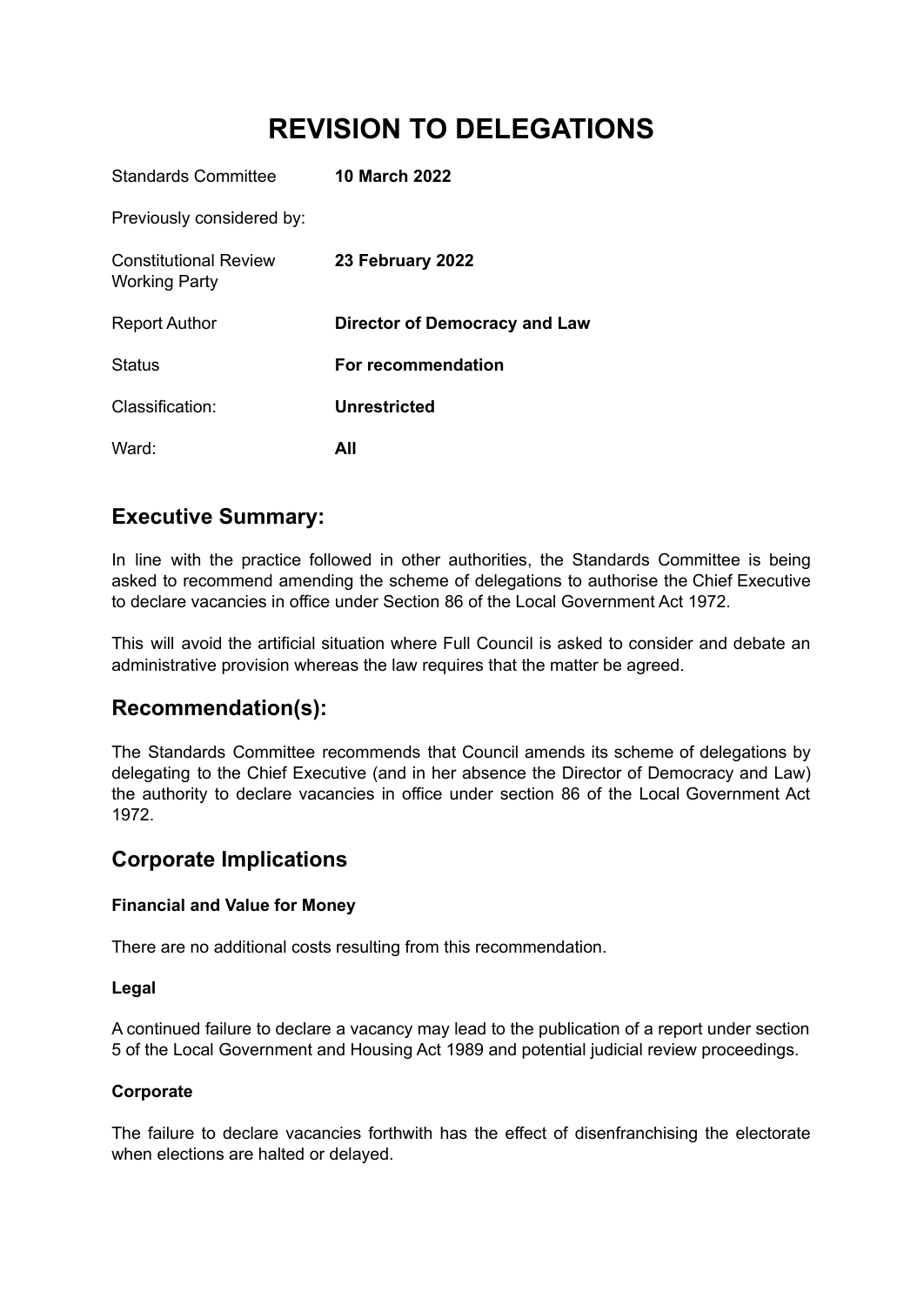## **Equality Act 2010 & Public Sector Equality Duty**

Members are reminded of the requirement, under the Public Sector Equality Duty (section 149 of the Equality Act 2010) to have due regard to the aims of the Duty at the time the decision is taken. The aims of the Duty are: (i) eliminate unlawful discrimination, harassment, victimisation and other conduct prohibited by the Act, (ii) advance equality of opportunity between people who share a protected characteristic and people who do not share it, and (iii) foster good relations between people who share a protected characteristic and people who do not share it.

Protected characteristics: age, sex, disability, race, sexual orientation, gender reassignment, religion or belief and pregnancy & maternity. Only aim (i) of the Duty applies to Marriage & civil partnership.

There are no equality implications in respect of this report.

# **CORPORATE PRIORITIES**

This report relates to the following corporate priorities: -

*● Communities*

#### **1.0 Introduction and Background**

- 1.1 The law requires the Council to declare a vacancy in office forthwith, where a councillor ceases to be qualified as a member, becomes disqualified for being a member or ceases to be a member by reason of failure to attend meetings. This responsibility is currently reserved to Council in the scheme of delegations.
- 1.2 Seeking a Council decision to carry out this statutory requirement where there is no discretion can cause confusion and a delay in declaring a vacancy and can be seen as inefficient for the Council and unfair on the Councillor involved.

## **2.0 The Proposed Way Forward**

2.1 In order to avoid any potential confusion, it is recommended that the responsibility for declaring vacancies in office under section 86 of the Local Government Act 1972 is delegated to the Chief Executive and in her absence, the Director of Democracy and Law. This then avoids the Council going through the fallacy of a debate when the law requires the Council to make an administrative decision with no choice or discretion.

#### **3.0 Consideration by the Constitutional Review Working Party**

3.1 The Constitutional Review Working Party (CRWP) considered this report at their meeting on the 23 February 2022 and made the following recommendation to the Standards Committee:

"'That CRWP recommends to the Standards Committee that Council amends its scheme of delegations by delegating to the Chief Executive (and in her absence the Director of Democracy and Law) the authority to declare vacancies in office under section 86 of the Local Government Act 1972.